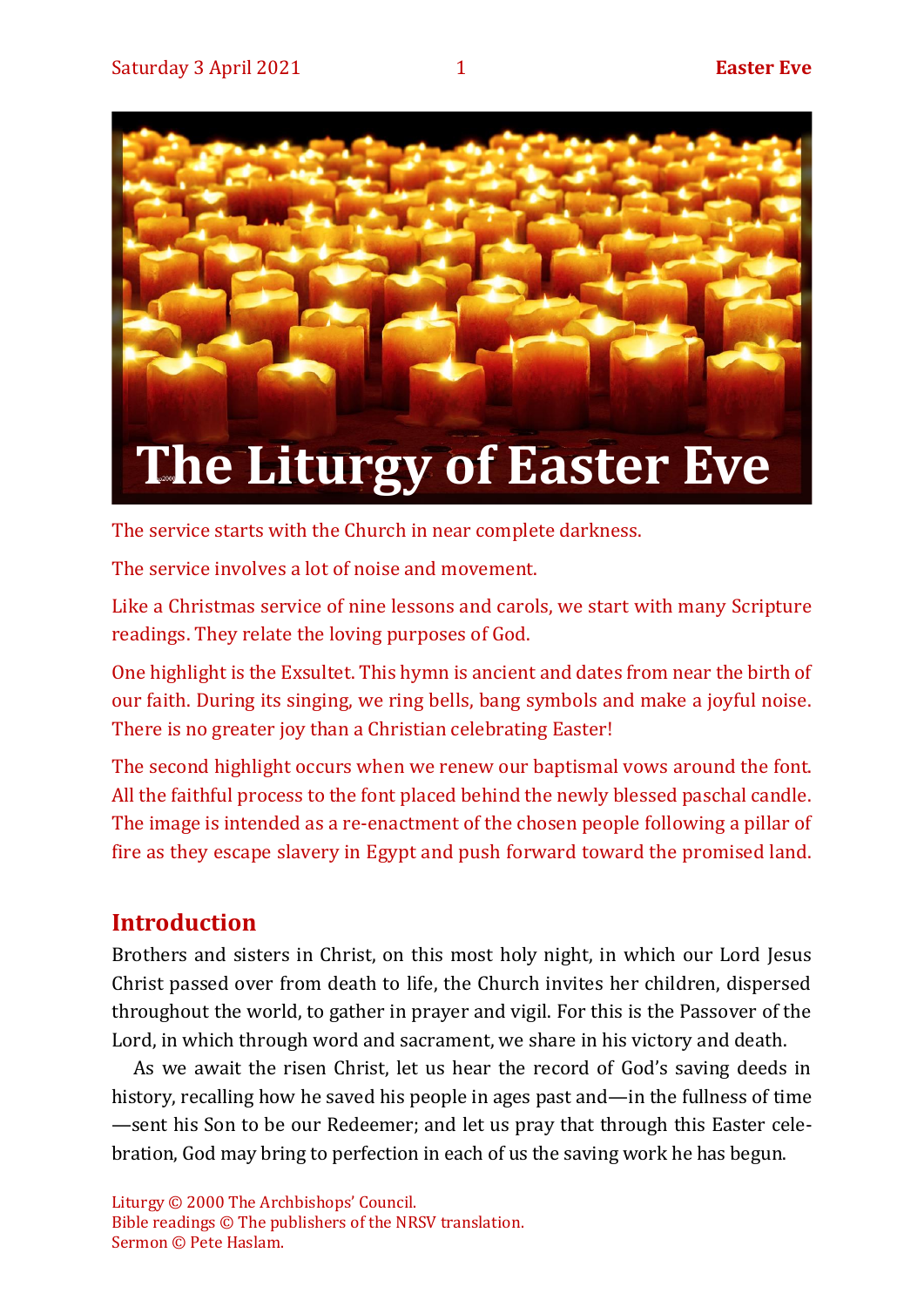Let us pray: Almighty God, from the beginning of time, you have been working for the salvation of the world. By the strength of your right hand, you rescued your people from the slavery in Egypt: by the same power, set free all the peoples of the world from the bondage of their sins and make them heirs of the glories of your everlasting kingdom: through Jesus Christ our Lord. All **Amen**

# **Readings, psalms and prayers**

1. **Genesis 1:1–5, 26–end** in which we hear how God created the universe and everything in it.

In the beginning when God created the heavens and the earth, the earth was a formless void and darkness covered the face of the deep, while a wind from God swept over the face of the waters. Then God said, 'Let there be light'; and there was light. And God saw that the light was good; and God separated the light from the darkness. God called the light Day, and the darkness he called Night. And there was evening and there was morning, the first day. Then God said, 'Let us make humankindin our image, according to our likeness; and let them have dominion over the fish of the sea, and over the birds of the air, and over the cattle, and over all the wild animals of the earth and over every creeping thing that creeps upon the earth.'

God created humankind in his image, in the image of God he created them; male and female he created them. God blessed them, and God said to them, 'Be fruitful and multiply, and fill the earth and subdue it; and have dominion over the fish of the sea and over the birds of the air and over every living thing that moves upon the earth.' God said, 'See, I have given you every plant yielding seed that is upon the face of all the earth, and every tree with seed in its fruit; you shall have them for food. And to every beast of the earth, and to every bird of the air, and to everything that creeps on the earth, everything that has the breath of life, I have given every green plant for food.' And it was so. God saw everything that he had made, and indeed, it was very good. And there was evening and there was morning, the sixth day.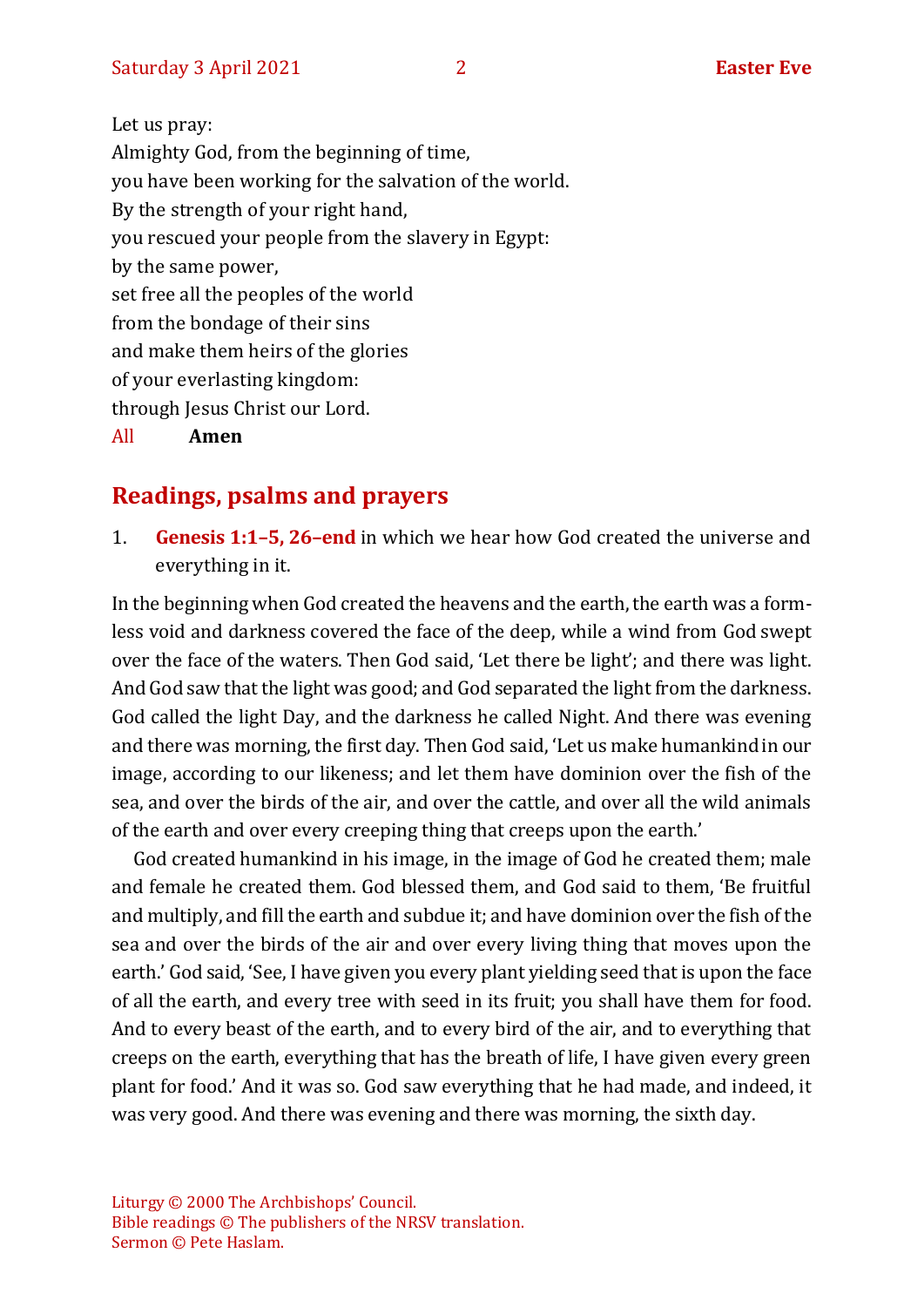# **Psalm 33:1–9**

# **Response The earth is filled with the loving-kindness of the Lord.**

- 1 Sing for joy in the Lord, O you righteous ones; Praise is becoming to the upright.
- 2 Give thanks to the Lord with the lyre; sing praises to him with a harp of ten strings.
- 3 Sing to him a new song; play skilfully with a shout of joy. **R**
- 4 For the word of the Lord is upright, and all his work is done in faithfulness.
- 5 He loves righteousness and justice; the earth is full of the loving-kindness of the Lord. **R**
- 6 By the word of the Lord the heavens were made; and by the breath of his mouth all their host.
- 7 He gathers the waters of the sea together as a heap; he lays up the deeps in storehouses. **R**
- 8 Let all the earth fear the Lord; let all the inhabitants of the world stand in awe of Him.
- 9 For he spoke, and it was done; he commanded, and it stood fast. **R**

# **Prayer**

Almighty God, who wonderfully created us in your own image, and yet more wonderfully restored us through your Son Jesus Christ: grant that, as he came to share in our humanity, so we may share the life of his divinity; who is alive and reigns with you and the Holy Spirit, one God, now and forever.

- All **Amen**.
- **2. Exodus 14:21–15:1a** in which we hear of the rescue of the Israelites during their flight from Egypt. The story foreshadows our own deliverance through the waters of baptism.

Liturgy © 2000 The Archbishops' Council. Bible readings © The publishers of the NRSV translation. Sermon © Pete Haslam. Moses stretched out his hand over the sea. The LORD drove the sea back by a strong east wind all night and turned the sea into dry land; and the waters were divided. The Israelites went into the sea on dry ground, the waters forming a wall for them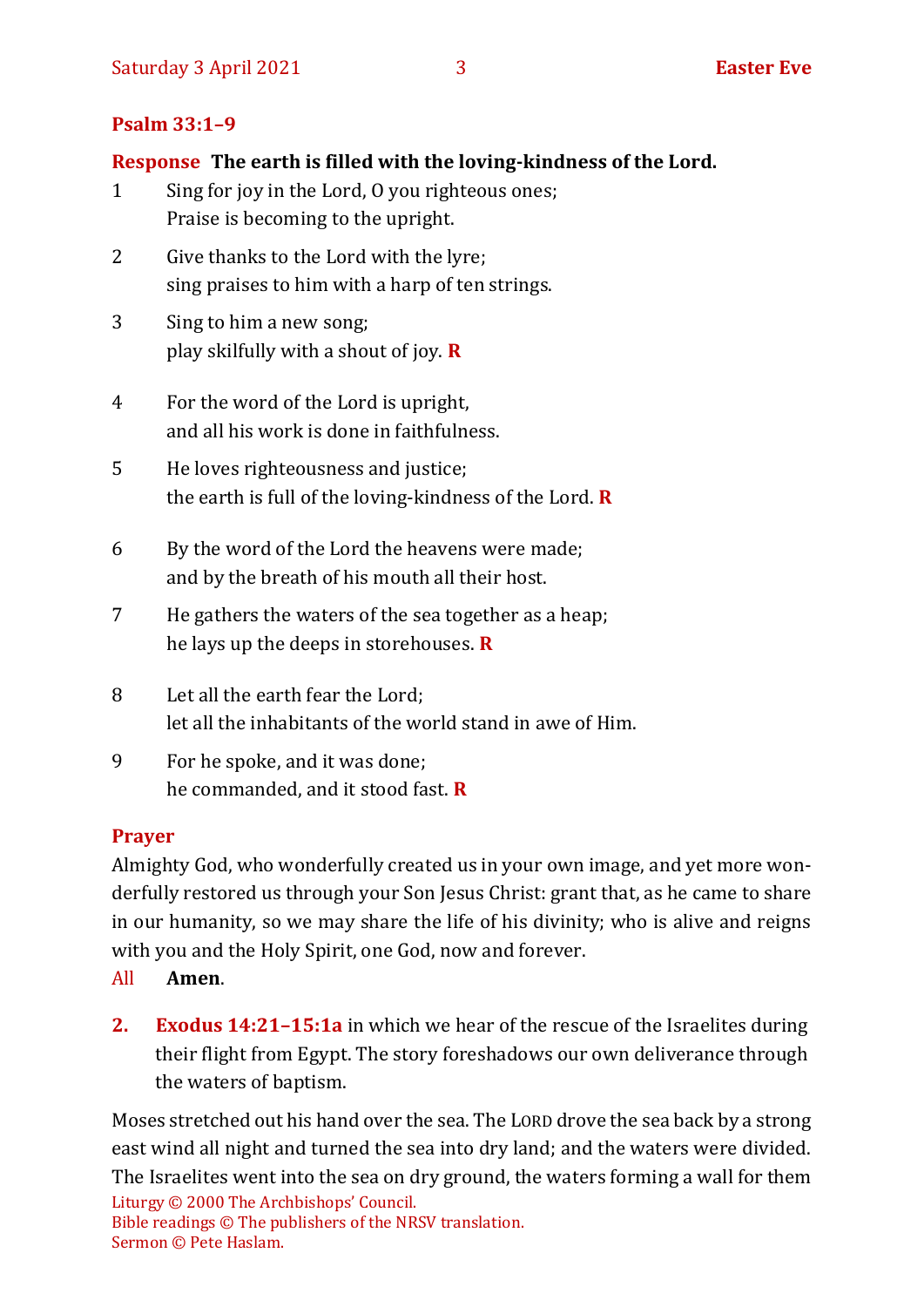on their right and on their left. The Egyptians pursued, and went into the sea after them, all of Pharaoh's horses, chariots, and chariot drivers. At the morning watch the LORD in the pillar of fire and cloud looked down upon the Egyptian army, and threw the Egyptian army into panic.He clogged their chariot wheels so that they turned with difficulty. The Egyptians said, 'Let us flee from the Israelites, for the LORD is fighting for them against Egypt.'

Then the Lord said to Moses, 'Stretch out your hand over the sea, so that the water may come back upon the Egyptians, upon their chariots and chariot drivers.' So Moses stretched out his hand over the sea, and at dawn the sea returned to its normal depth. As the Egyptians fled before it, the Lord tossed the Egyptians into the sea. The waters returned and covered the chariots and the chariot drivers, the entire army of Pharaoh that had followed them into the sea; not one of them remained. But the Israelites walked on dry ground through the sea, the waters forming a wall for them on their right and on their left.

So the Lord saved Israel that day from the Egyptians; and Israel saw the Egyptians dead on the seashore. Israel saw the great work the Lord did against the Egyptians. The people feared the Lord and believed in the Lord and in his servant Moses.

Then Moses and the Israelites sang this song to the Lord, 'I will sing to the Lord, for he has triumphed gloriously.'

**Canticle** Let us sing to the Lord (from Exodus 15).

#### **Response Sing to the Lord, for he has won a glorious victory.**

- 1 Let us sing to the Lord, for he has won a glorious victory: the horse and his rider he has hurled into the sea.
- 2 The Lord is my strength and my song: he has become my salvation. **R**
- 3 He is my God and I will praise him: my father's God and I will exalt him.
- 4 The Lord fights for his people: the Lord is his name. **R**
- 5 Your right hand is glorious in power: your right hand, Lord, shatters the enemy.
- 6 Who is like you, Lord, majestic in holiness: who is like you, Lord, awesome in glory, working wonders? **R**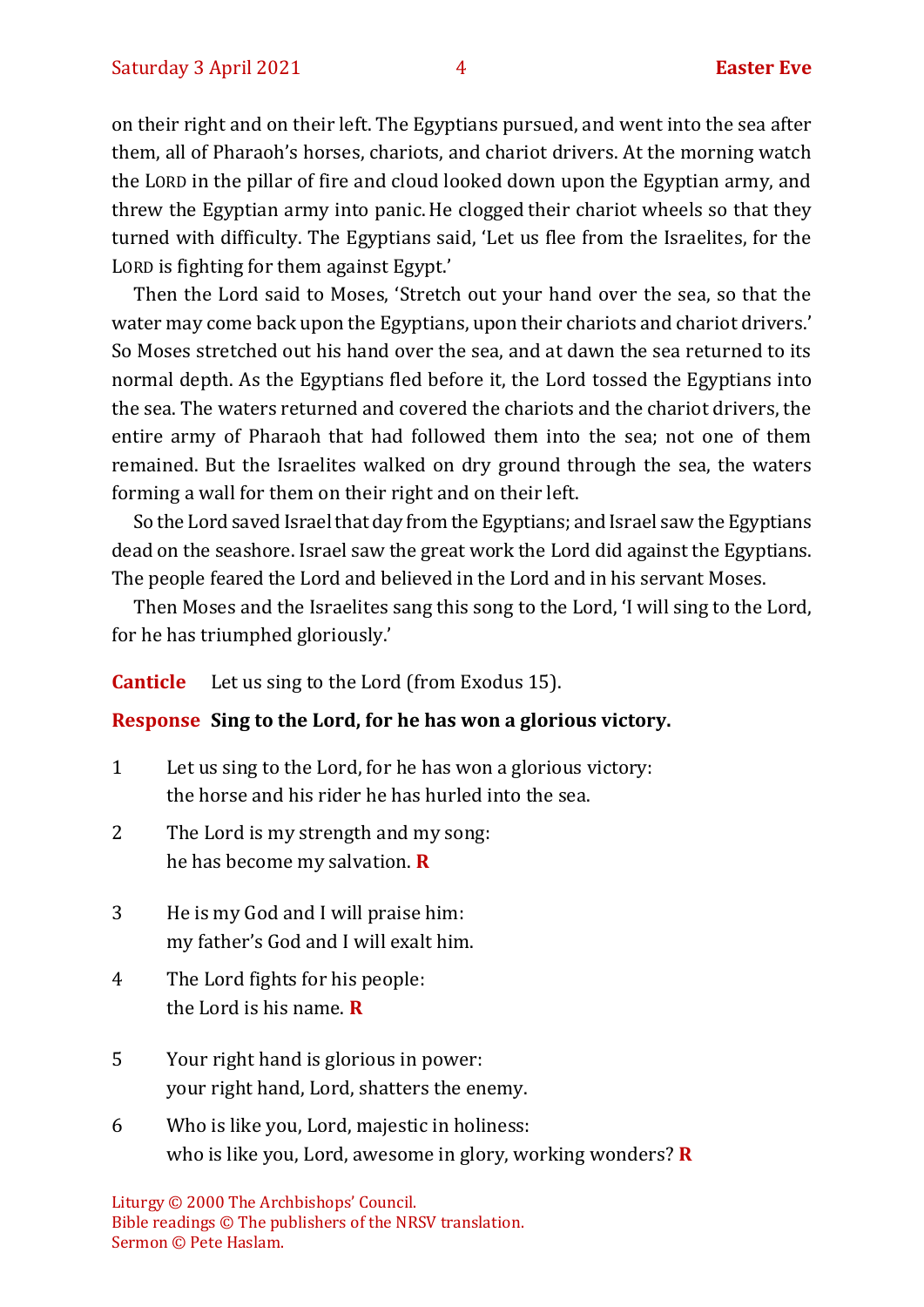- 7 In your unfailing love: you will lead the people you have redeemed.
- 8 And by your invincible strength: you will guide them to your holy dwelling. **R**

#### **Prayer**

Lord God our redeemer, who heard the cry of your people and sent your servant Moses to lead them out of slavery: Free us from the tyranny of sin and death and, by the leading of your Spirit, bring us to our promised land; through Jesus Christ our Lord.

# All **Amen**.

3. **Isaiah 55:2–11** in which we hear the prophet's proclamation that the Lord is near.

Why do you spend your money for that which is not bread, and your labour for that which does not satisfy? Listen carefully to me, and eat what is good, and delight yourselves in rich food. Incline your ear, and come to me; listen, so that you may live. I will make with you an everlasting covenant, my steadfast, sure love for David. See, I made him a witness to the peoples, a leader and commander for the peoples. See, you shall call nations that you do not know, and nations that do not know you shall run to you, because of the Lord your God, the Holy One of Israel, for he has glorified you. Seek the Lord while he may be found, call upon him while he is near; let the wicked forsake their way, and the unrighteous their thoughts; let them return to the Lord, that he may have mercy on them, and to our God, for he will abundantly pardon. For my thoughts are not your thoughts, nor are your ways my ways, says the Lord.

For as the heavens are higher than the earth, so are my ways higher than your ways and my thoughts than your thoughts. For as the rain and the snow come down from heaven, and do not return there until they have watered the earth, making it bring forth and sprout, giving seed to the sower and bread to the eater, so shall my word be that goes out from my mouth; it shall not return to me empty, but it shall accomplish that which I purpose, and succeed in the thing for which I sent it.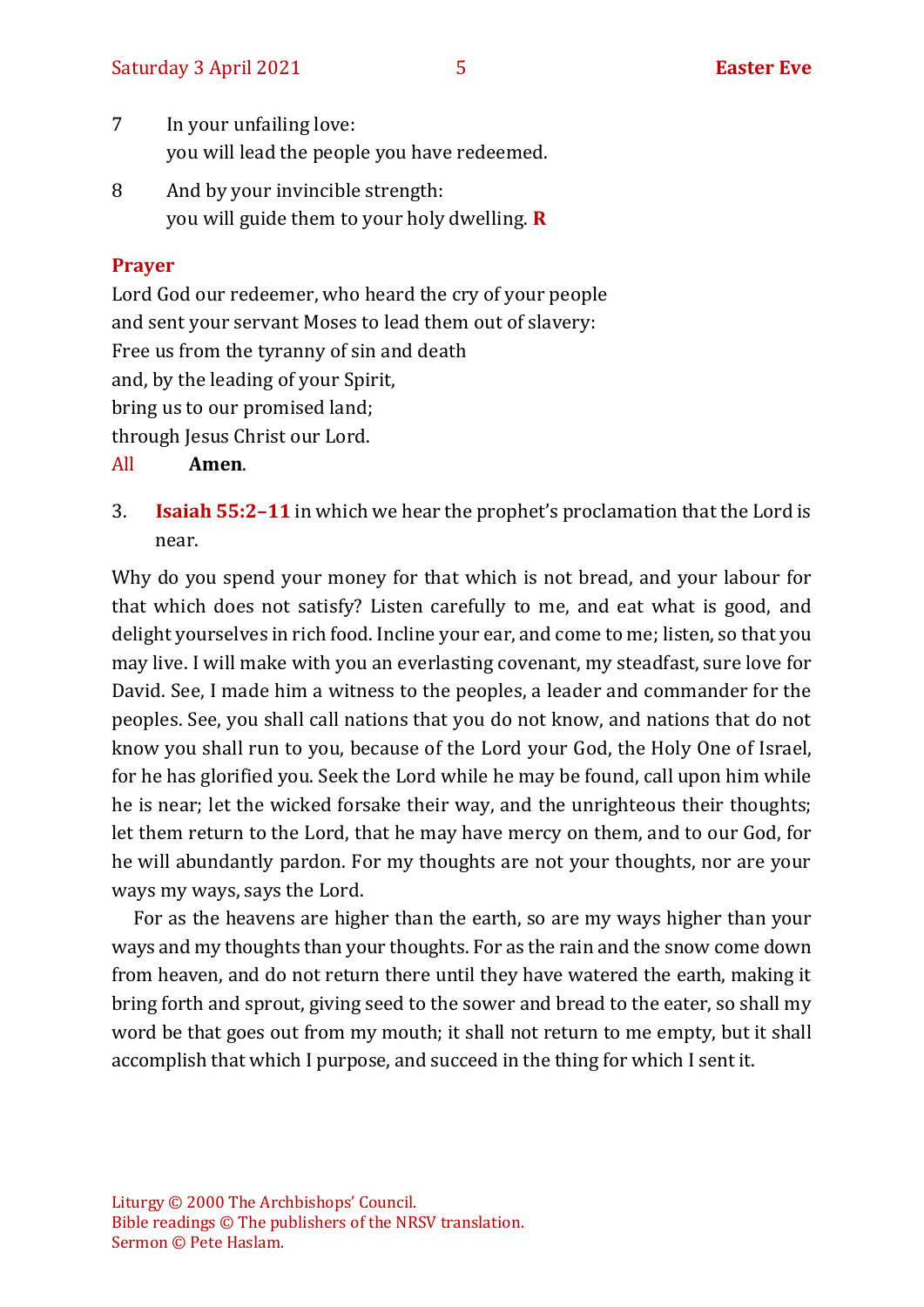#### **Canticle** I will Praise you, Lord (from Isaiah 12)

#### **Response Sing hymns to the Lord, for he has triumphed.**

- 1 I will praise you, Lord: though you were angry with me, your anger has turned away and you have comforted me.
- 2 Surely God is my saviour: I will trust and not be afraid. **R**
- 3 The Lord is my strength and my song: he has become my salvation.
- 4 With joy you will draw water: from the wells of salvation. **R**
- 5 Give thanks and praise to the Lord: and call upon his name.
- 6 Make known among the nations what he has done: proclaim that his name is supreme. **R**
- 7 Sing hymns to the Lord for he has triumphed: let this be made known in all the world.
- 8 Shout aloud and sing for joy you people of God: for great in your midst is the Holy One of Israel. **R**

#### **Prayer**

Lord of all power and might, the author and giver of all good things: increase in us true religion, nourish us in all goodness, and of your great mercy keep us in the same; through Jesus Christ our Lord.

- All **Amen**.
- 4. **Romans 6:3–11** which says that in baptism we are united with Christ in his death and in his resurrection.

If we have been united with Christ in a death like his, we will certainly be united with him in a resurrection like his. We know that our old self was crucified with him so that the body of sin might be destroyed, and we might no longer be enslaved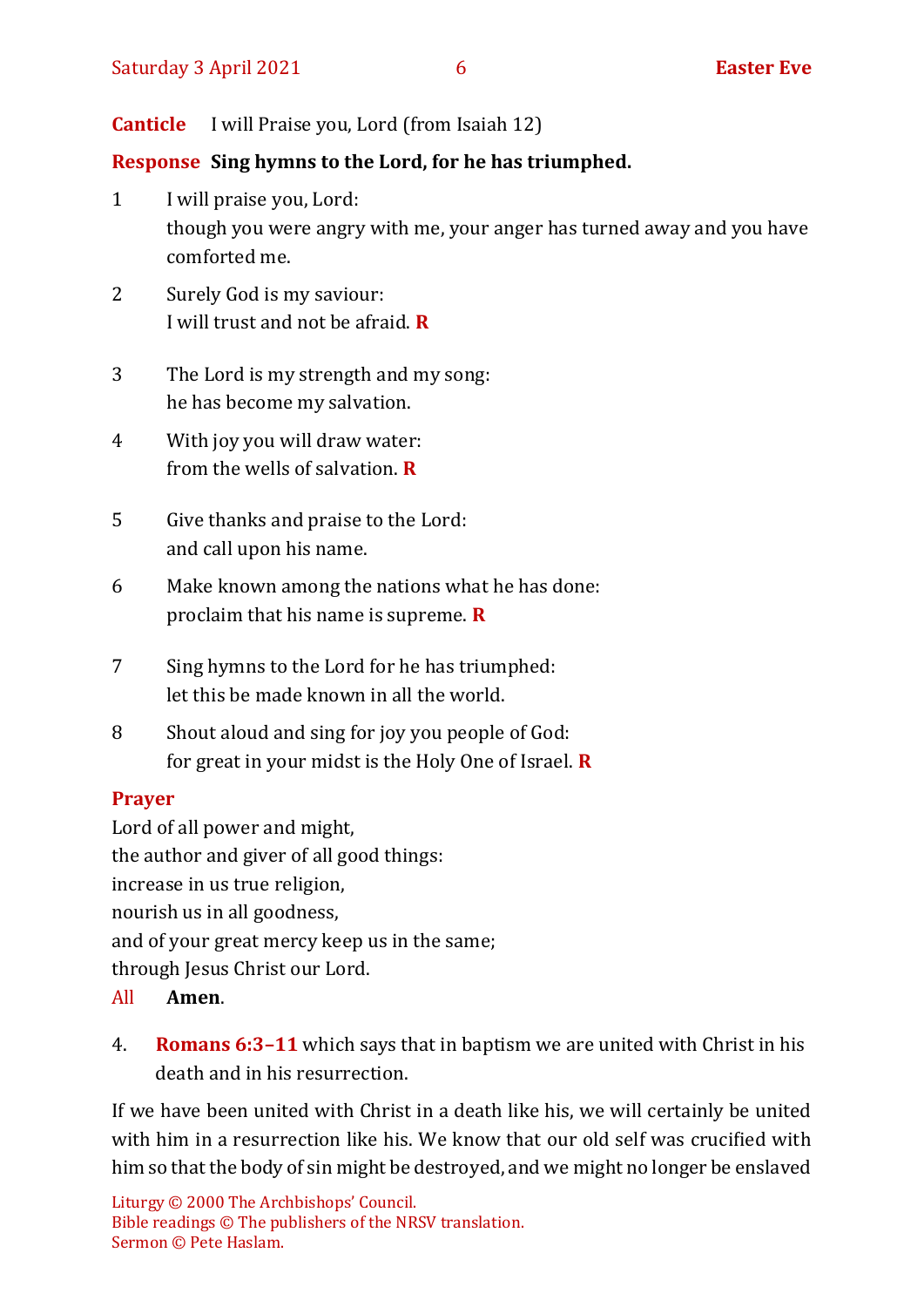to sin. For whoever has died is freed from sin. But if we have died with Christ, we believe that we will also live with him. We know that Christ, being raised from the dead, will never die again; death no longer has dominion over him. The death he died, he died to sin, once for all; but the life he lives, he lives to God. So you also must consider yourselves dead to sin and alive to God in Christ Jesus.

# **Psalm 114**

## **Response Alleluia! Alleluia! Alleluia!**

|               | When Israel went forth from Egypt,<br>the house of Jacob from a people of a strange tongue, |
|---------------|---------------------------------------------------------------------------------------------|
| $\mathcal{L}$ | Judah became his sanctuary,<br>Israel, his dominion. R                                      |
|               | The sea looked and fled;                                                                    |

- Jordan was driven back.
- 4 The mountains skipped like rams, the little hills, like young sheep. **R**
- 5 What ailed you, O sea, that you flee? O Jordan, that you were driven back?
- 6 You mountains, that you skip like rams? O little hills, like young sheep? **R**
- 7 Tremble, O earth, at the presence of the Lord, at the presence of the God of Jacob,
- 8 Who turned the hard rock into a pool of water, the flint-stone into a springing well. **R**

# **Prayer**

Grant, Lord, that we who are baptised into the death of your Son Jesus Christ may continually put to death our evil desires and be buried with him; and through the grave and gate of death we may pass to our joyful resurrection; through the merits of the same, your Son Jesus Christ, who died and was buried and rose again for us.

#### All **Amen**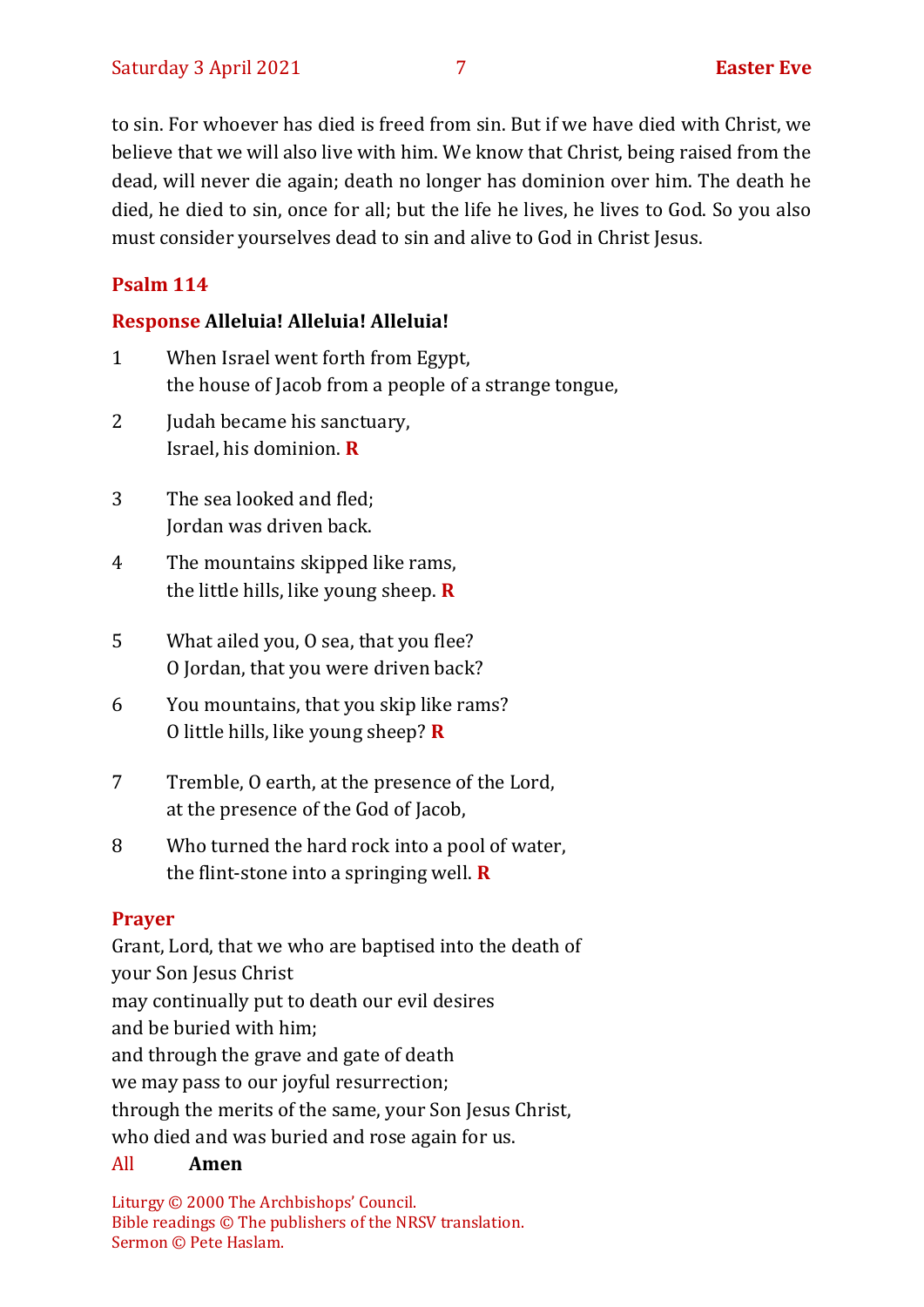# **The service of Light**

The building is in darkness, the minister and congregation walk in silence to the main entrance, one of them carrying the unlit Easter candle.

A fire is kindled, from which a taper is lit.

Eternal God, who made this most holy night to shine with the brightness of your one true light: set us aflame with the fire of your love, and bring us to the radiance of your heavenly glory; through Jesus Christ our Lord.

# All **Amen**

The paschal candle is brought to the front. The priest traces symbolic signs upon the candle:

Christ: yesterday and today the beginning and the end Alpha Omega all times belong to him and all ages to him be glory and power through every age for ever. Amen. All **Amen**.

The paschal candle is lit from the newly blessed fire.

May the light of Christ, rising in glory, dispel the darkness of our hearts and minds.

# **The solemn procession**

Liturgy © 2000 The Archbishops' Council. On the first day of the week, at early dawn, they came to the tomb, taking the spices that they had prepared. They found the stone rolled away from the tomb, but when they went in, they did not find the body. While they were perplexed about this, suddenly two men in dazzling clothes stood beside them. The women were terrified and bowed their faces to the ground, but the mensaid to them, 'Why do you look for the living among the dead? He is not here but has risen. Remember how he told you, while he was still in Galilee, that the Son of Man must be handed over to sinners, and be crucified, and on the third day rise again.' Then they remembered his words and returning from the tomb, they told all this to the eleven and to all the rest.

Bible readings © The publishers of the NRSV translation. Sermon © Pete Haslam.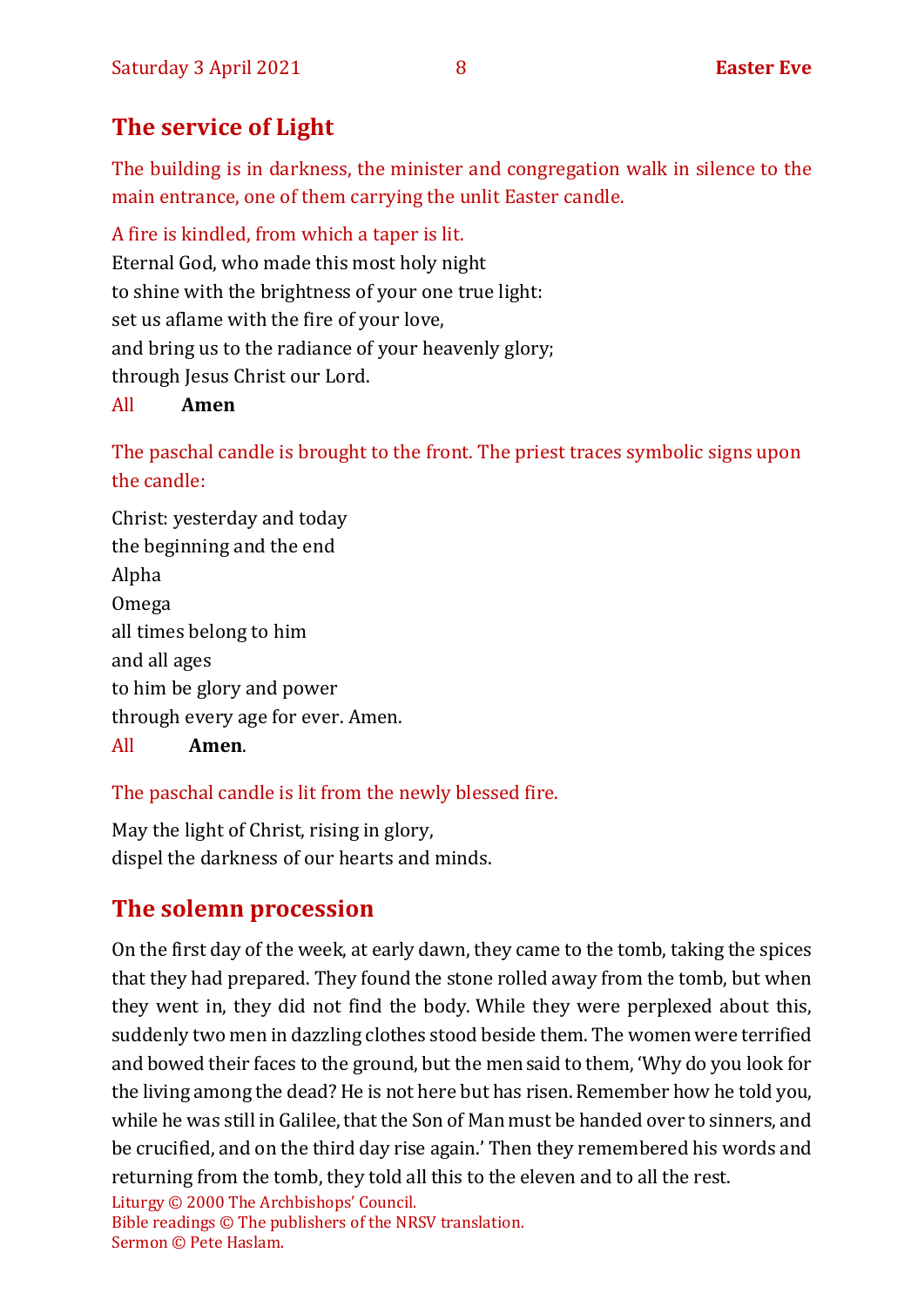Now it was Mary Magdalene, Joanna, Mary the mother of James, and the other women with them who told this to the apostles. But these words seemed to them an idle tale, and they did not believe them. But Peter got up and ran to the tomb; stooping and looking in, he saw the linen cloths by themselves; then he went home, amazed at what had happened. *Luke 24:1–12* 

The minister bearing the paschal candle raises it, and says:

Christ our light

#### All **Thanks be to God**

- The procession moves further into the building, and then stops. These words are repeated often and the candles of those around are lit from it.
- The procession moves to the centre of the nave, and stops once more. The versicle and response are again repeated, and the candles of those nearby are lit.
- The Easter candle is placed on a stand in the midst of the building, and all other candles are now lit.

Alleluia! Christ is risen!

All **He is risen indeed. Alleluia.**

# **The Easter proclamation (the Exsultet)**

Rejoice, heavenly powers! Sing choirs of angels! Exult, all creation around God's throne! Jesus Christ, our King is risen! Sound the trumpet of salvation!

Rejoice, O earth, in shining splendour, radiant in the brightness of your King! Christ has conquered! Glory fills you! Darkness vanishes for ever!

Rejoice, O Mother Church! Exult in glory! The risen Saviour shines upon you! Let this place resound with joy, echoing the mighty song of all God's people!

My dearest friends, standing with me in this holy light, join me in asking God for mercy, that he may give his unworthy minister grace to sing his Easter praises.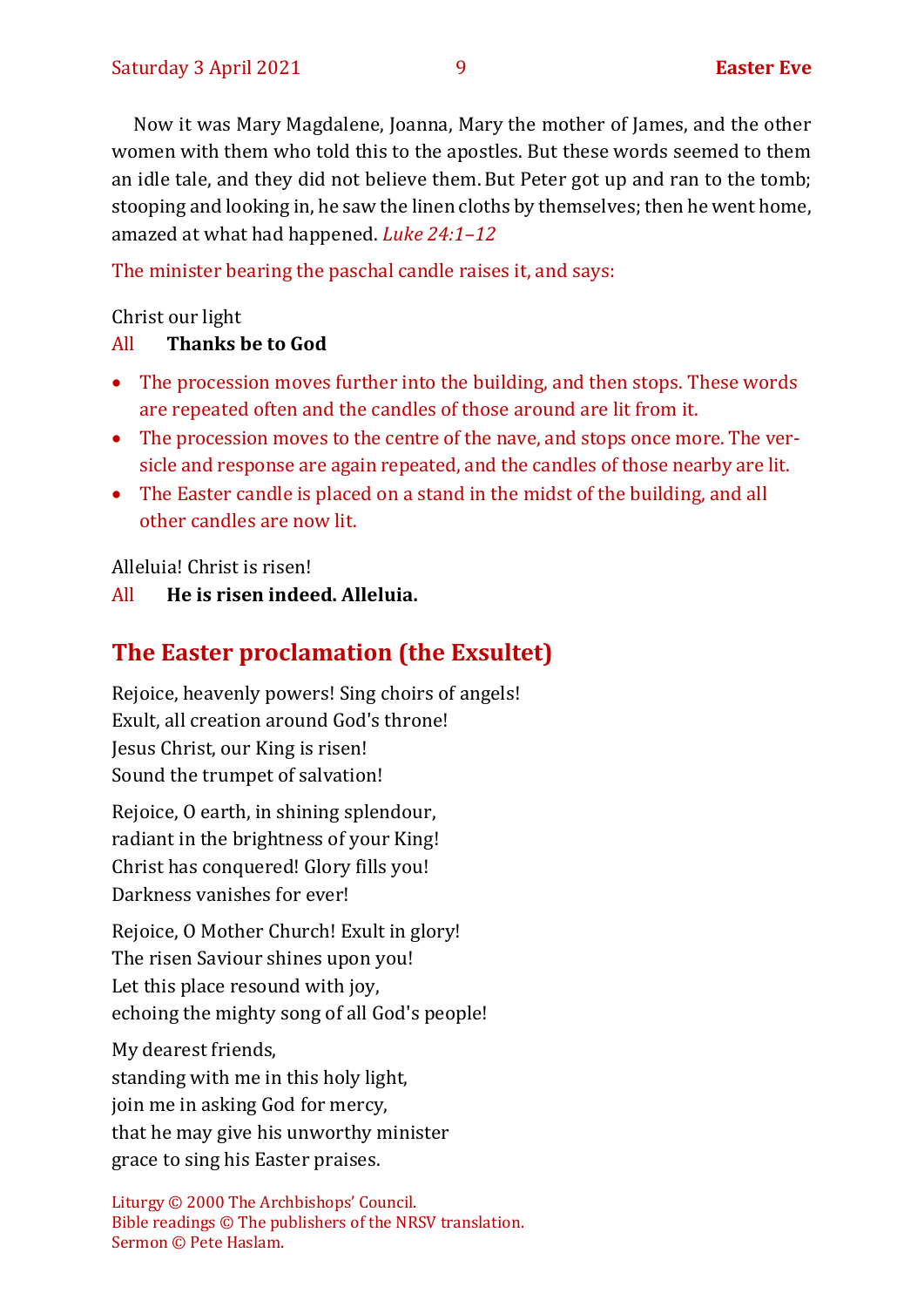The Lord be with you.

## All **And also with you.**

Lift up your hearts.

# All **We lift them up unto the Lord.**

Let us give thanks and praise to the Lord.

# All **It is meet and right to give him thanks and praise.**

It is truly right that with full hearts and minds and voices we should praise the unseen God, the all-powerful Father, and his only Son, our Lord Jesus Christ.

For Christ has ransomed us with his blood and paid for us the price of Adam's sin to our eternal Father!

This is our Passover feast, when Christ, the true Lamb, is slain, whose blood consecrates the homes of all believers.

This is the night,

when first you saved our fathers:

you freed the people of Israel from their slavery,

and led them dry-shod through the sea.

This is the night,

when the pillar of fire destroyed the darkness of sin.

This is night, when Christians everywhere, washed clean of sin and freed from all defilement, are restored to grace and grow together in holiness.

This is the night, when Jesus broke the chains of death and rose triumphant from the grave.

What good would life have been to us, had Christ not come as our Redeemer?

Father, how wonderful your care for us! How boundless your merciful love! To ransom a slave you gave away your Son.

O happy fault, O necessary sin of Adam, which gained for us so great a Redeemer!

Most blessed of all nights, chosen by God to see Christ rising from the dead!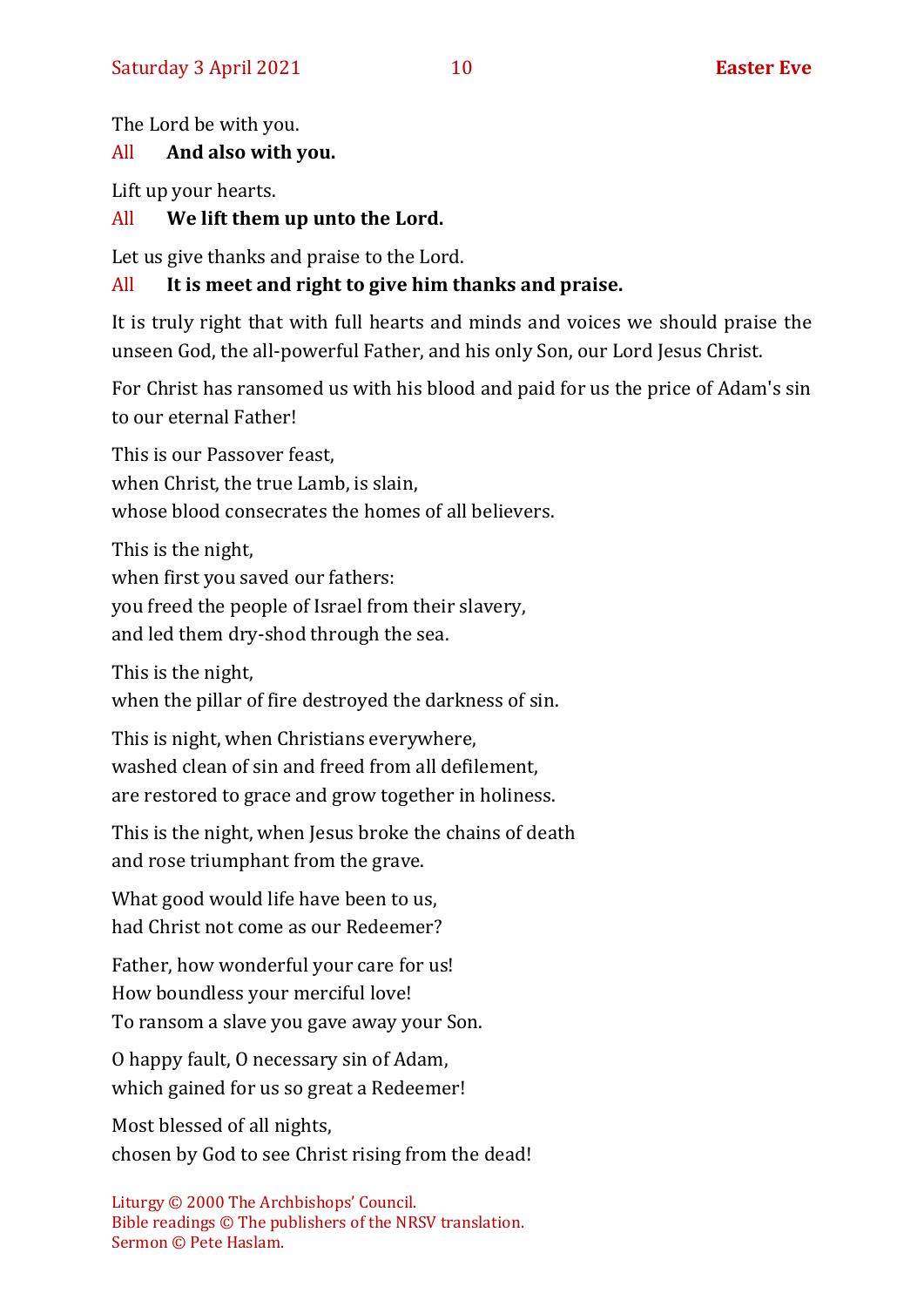Of this night scripture says: 'The night will be as clear as day: it will become my light, my joy.'

The power of this holy night dispels all evil, washes guilt away, restores lost innocence, brings mourners joy; it casts out hatred, brings us peace, and humbles earthly pride.

Night truly blessed, when heaven is wedded to earth and we are reconciled to God!

Therefore, heavenly Father, in the joy of this night, receive our evening sacrifice of praise, your Church's solemn offering.

Accept this Easter candle, a flame divided but undimmed, a pillar of fire that glows to the honour of God.

Let it mingle with the lights of heaven and continue bravely burning to dispel the darkness of this night!

May the Morning Star which never sets find this flame still burning: Christ, that Morning Star, who came back from the dead, and shed his peaceful light on all mankind, your Son, who lives and reigns forever and ever.

All **Amen**

# **The Gloria**

We traditionally sing this song, the first Gloria of Easter, to the accompaniment of ringing bells. This version is sung to the tune of the Ash Grove (please click **[here](https://hymnary.org/tune/ash_grove)**).

**Sing glory to God in the height of the heavens, salvation and peace to his people on earth; our King and our Saviour, our God and our Father, we worship and praise you and sing of your worth.**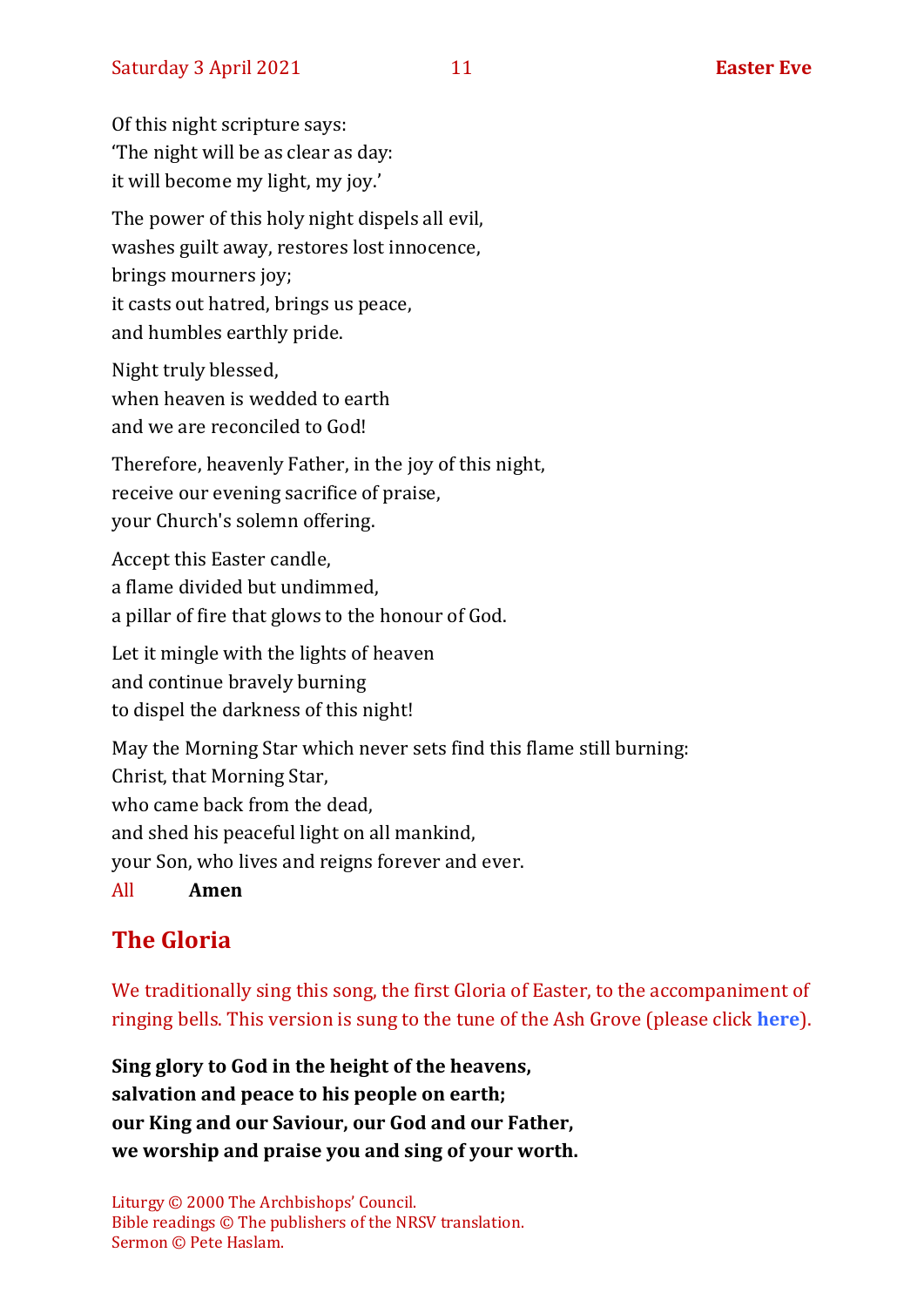**Creation unites in the power of the Spirit, in praise of the Father, through Jesus the Son. So complex, so simple, so clear, so mysterious, our God ever Three yet eternally one.**

**Lord Jesus, the Christ, only Son of the Father, the lamb who has carried our burden of shame, now seated on high in the glory of heaven, have mercy upon us who call on your name. Refrain.**

**For you, only you, we acknowledge as holy, we name you alone as our Saviour and Lord; you only, O Christ, with the Spirit exalted, are one with the Father, for ever adored. Refrain.**

# **The Collect**

Let us pray: Lord of all life and power, who through the mighty resurrection of your Son overcame the old order of sin and death to make all things new in him: grant that we, being dead to sin and alive to you in Jesus Christ, may reign with him in glory; to whom with you and the Holy Spirit be praise and honour, glory and might, now and in all eternity. All **Amen**

# **The renewal of baptismal vows**

#### All follow the paschal candle as it is taken in procession to the font.

Liturgy © 2000 The Archbishops' Council. Bible readings © The publishers of the NRSV translation. Sermon © Pete Haslam. As we celebrate the resurrection of our Lord Jesus Christ from the dead, we remember that through the paschal mystery we have died and been buried with him in baptism, so that we may rise with him to a new life within the family of his Church. Now that we have completed our observance of Lent, we renew the promises made at our baptism, affirming our allegiance to Christ and our rejection of all that is evil.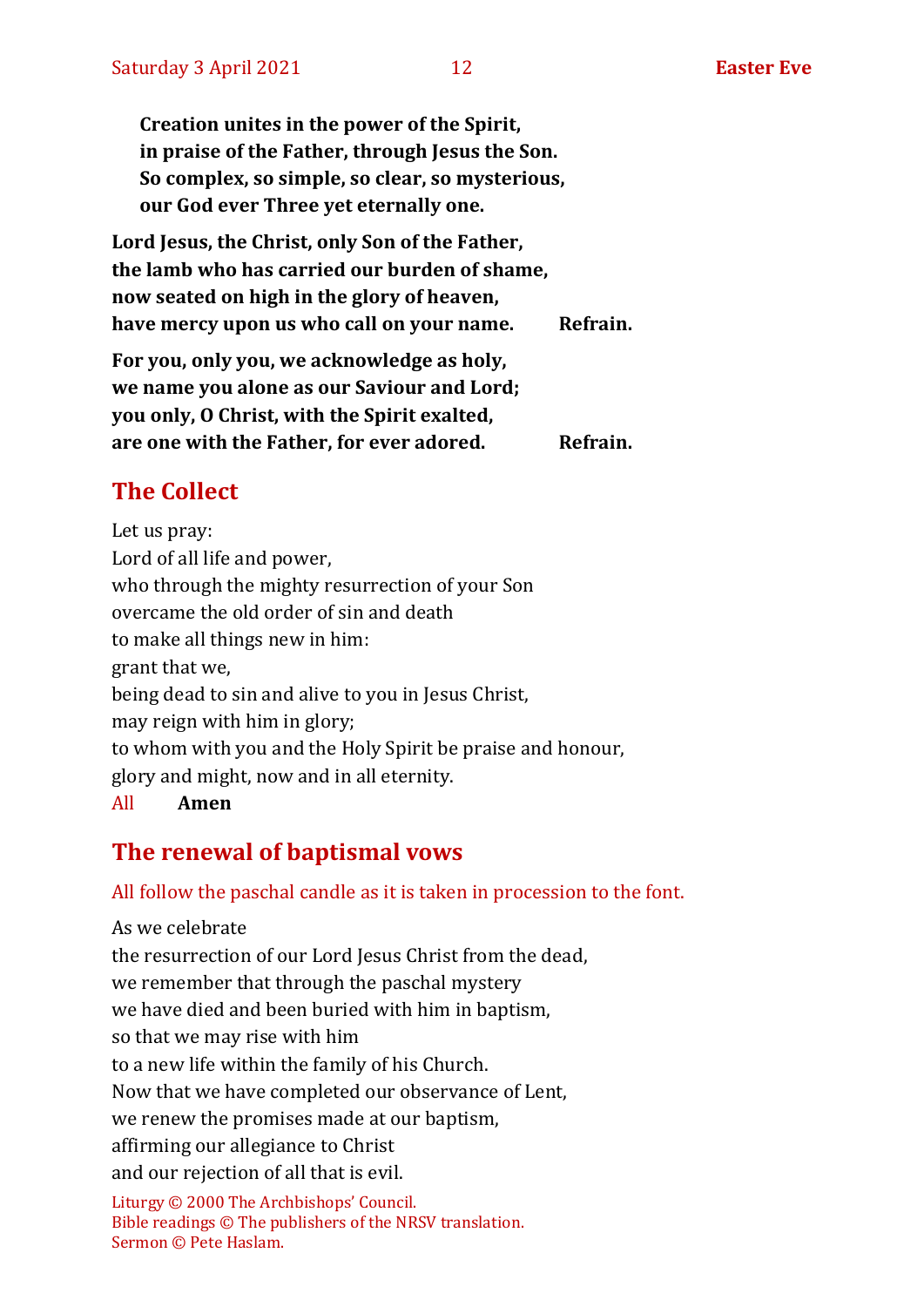Therefore I ask these questions:

Do you turn to Christ?

# All **I turn to Christ.**

Do you repent of your sins?

# All **I repent of my sins**

Do you renounce evil?

# All **I renounce evil**

And now I ask you to make the profession of Christian faith into which you were baptised, and into which you live and grow:

Do you believe and trust in God the Father, who made the world?

# All **I believe and trust in him.**

Do you believe and trust in his Son, Jesus Christ, who redeemed the world?

# All **I believe and trust in him.**

Do you believe and trust in his Holy Spirit, who gives life to the people of God?

# All **I believe and trust in him.**

This is the faith of the Church

All **This is our faith: we believe and trust in one God, Father, Son and Holy Spirit.**

Almighty God, we thank you for our fellowship in the household of faith with all those who have been baptised in your name. Keep us faithful to our baptism, and so make us ready for that day when the whole creation shall be perfect in your Son, our Saviour Jesus Christ.

All **Amen.**

# **Intercessions**

Father, we praise you for the resurrection of your Son Jesus Christ from the dead: shed his glorious light on all Christian people that we may live as those who believe in the triumph of the cross.

Lord hear us.

# All **Lord graciously hear us.**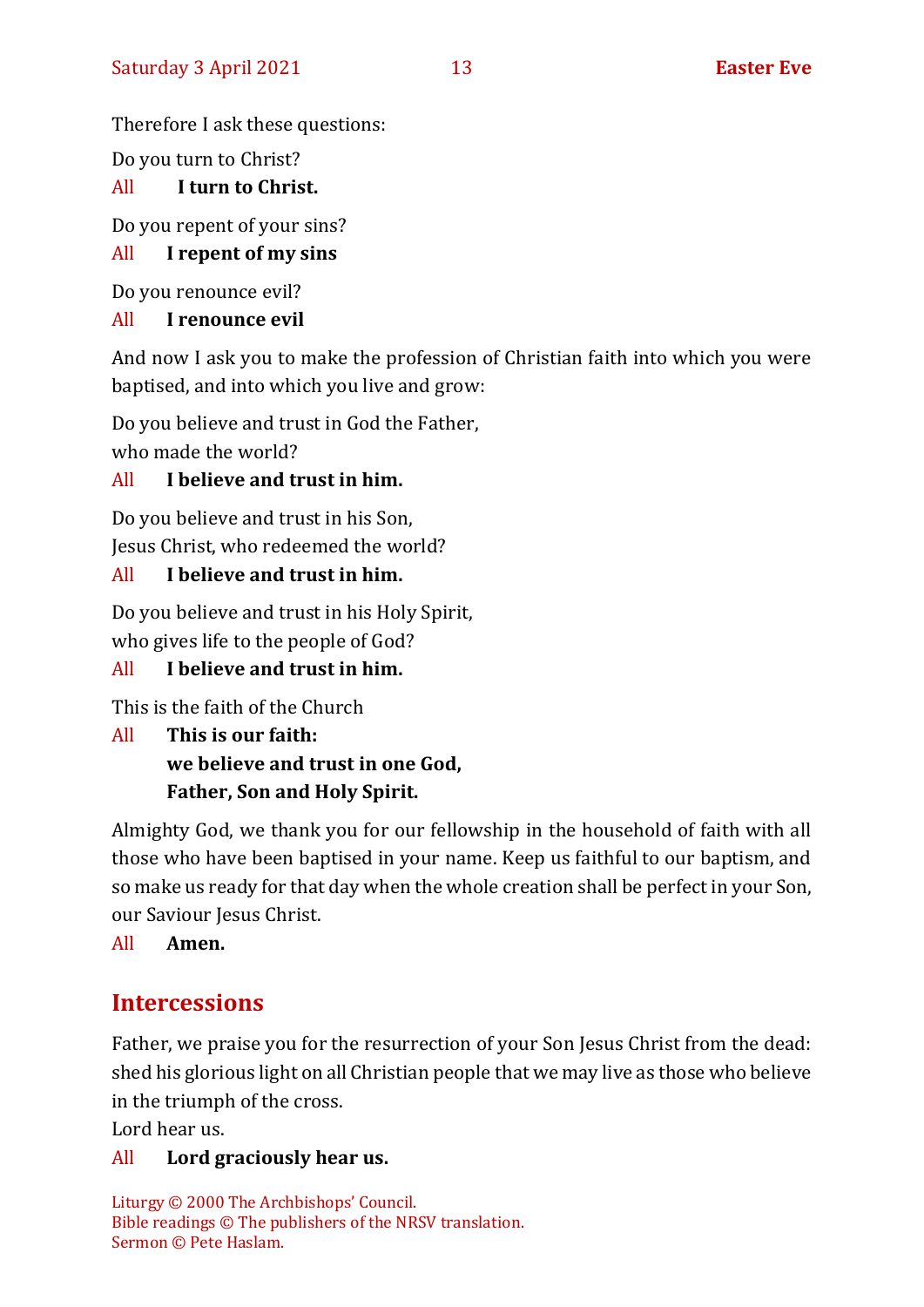We pray for those who, at this season, are receiving in baptism your Son's new life by water and the Spirit:

dying with Christ, may they know the power of his resurrection. Lord hear us.

# All **Lord graciously hear us.**

We pray for all we know and love, both near and far: may their eyes be opened to see the glory of the risen Lord. Lord hear us.

# All **Lord graciously hear us.**

We pray for those who suffer pain and anguish:

grant to them the faith to reach out toward the healing wounds of Christ and be filled with his peace.

Lord hear us.

# All **Lord graciously hear us.**

We remember before you all who have died in the hope of the resurrection: unite them in your undying love.

Lord hear us.

# All **Lord graciously hear us.**

Join our voices, Lord we pray, to the songs of all your saints in proclaiming that you give us victory through Jesus Christ, our Lord.

# All **Amen.**

# **The peace**

The risen Christ came and stood among his disciples and said,

'Peace be with you.' Then were they glad when they saw the Lord.

The peace of the risen Christ be with you. Alleluia! Alleluia!

# All **Peace be with you. Alleluia! Alleluia!**

We offer one another a sign of peace.

We greet each other with the words,

The Lord is risen.

# All **He is risen indeed.**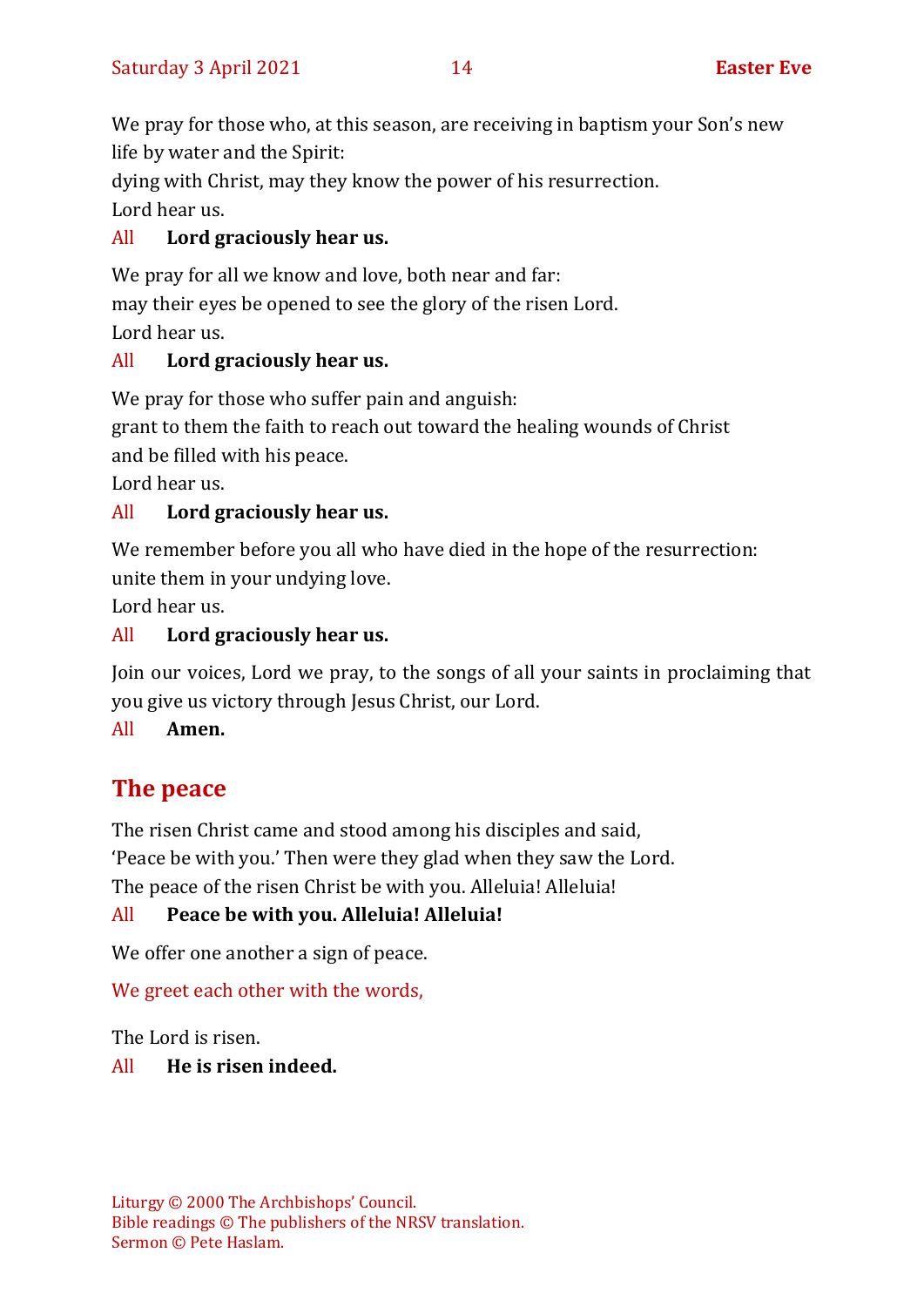# **Litany of thanksgiving for the resurrection**

Let us bless the Father, the Son, and the Holy Spirit.

Let us praise and exult him for ever.

- All **Blessing and honour and glory and power be to him who sits upon the throne and to the Lamb for ever and ever.**
- All **Great and marvellous are your works, Lord God Almighty; just and true are your ways, King of saints; all glorious are your gifts, Spirit of life.**
- All **Blessing and glory and wisdom and thanksgiving and honour and power and might be to our God for ever and ever. Amen.**

O Give thanks to the Lord for he is gracious;

# All **for his mercy endures for ever.**

He has loved us from all eternity;

# All **for his mercy endures for ever.**

And remembered us when we were in trouble;

# All **for his mercy endures for ever.**

For us, his people, and our salvation he came down from heaven;

# All **for his mercy endures for ever.**

He became incarnate of the Virgin Mary by the power of the Holy Spirit, and was made man;

# All **for his mercy endures for ever.**

By his cross and passion he has redeemed the world;

# All **for his mercy endures for ever.**

And has washed us from our sins in his own blood;

# All **for his mercy endures for ever.**

On the third day he rose again;

# All **for his mercy endures for ever.**

And has given us the victory;

# All **for his mercy endures for ever.**

He ascended into heaven;

# All **for his mercy endures for ever.**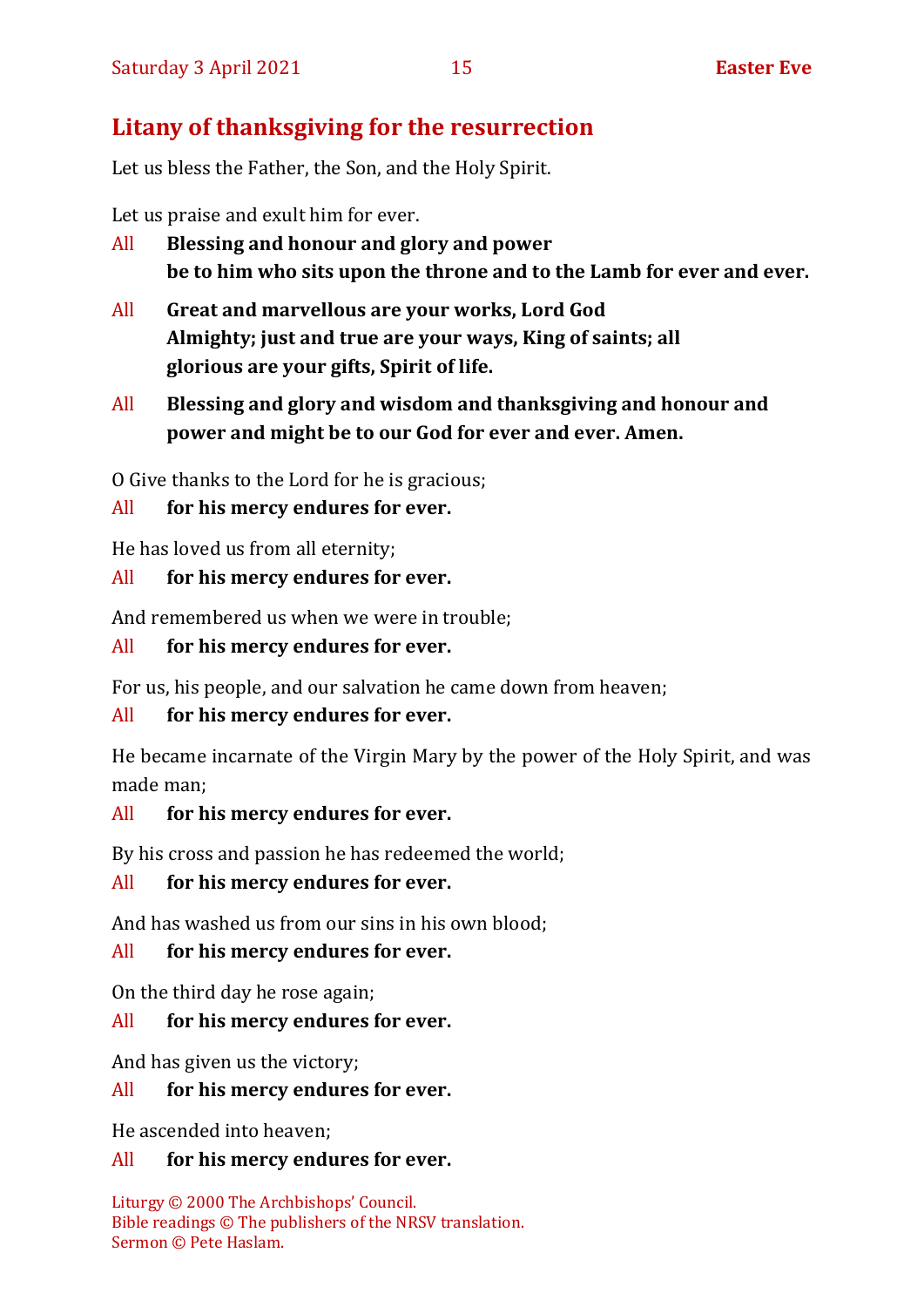And opened wide for us the everlasting doors;

## All **for his mercy endures for ever.**

He is seated at the right hand of the Father;

#### All **for his mercy endures for ever.**

And ever lives to make intercessions for us;

#### All **for his mercy endures for ever.**

All **Glory be to the Father, and to the Son, and to the Holy Spirit; as it was in the beginning, is now, and ever shall be. Amen.**

For the gift of the Spirit,

All **blessed be Christ.**

For the world-wide Church,

#### All **blessed be Christ.**

For the means of grace;

#### All **blessed be Christ.**

For the triumphs of his gospel,

# All **blessed be Christ.**

For the lives of his saints,

# All **blessed be Christ.**

In joy and in sorrow,

# All **blessed be Christ.**

In life and in death,

# All **blessed be Christ.**

Now and to the end of the ages,

# All **blessed be Christ.**

All **Blessing and honour and thanksgiving and praise more than we can utter, more than we can conceive, be to you, O most adorable Trinity, Father, Son and Holy Spirit, by all angels, all peoples, all creatures, for ever and ever. Amen and amen.**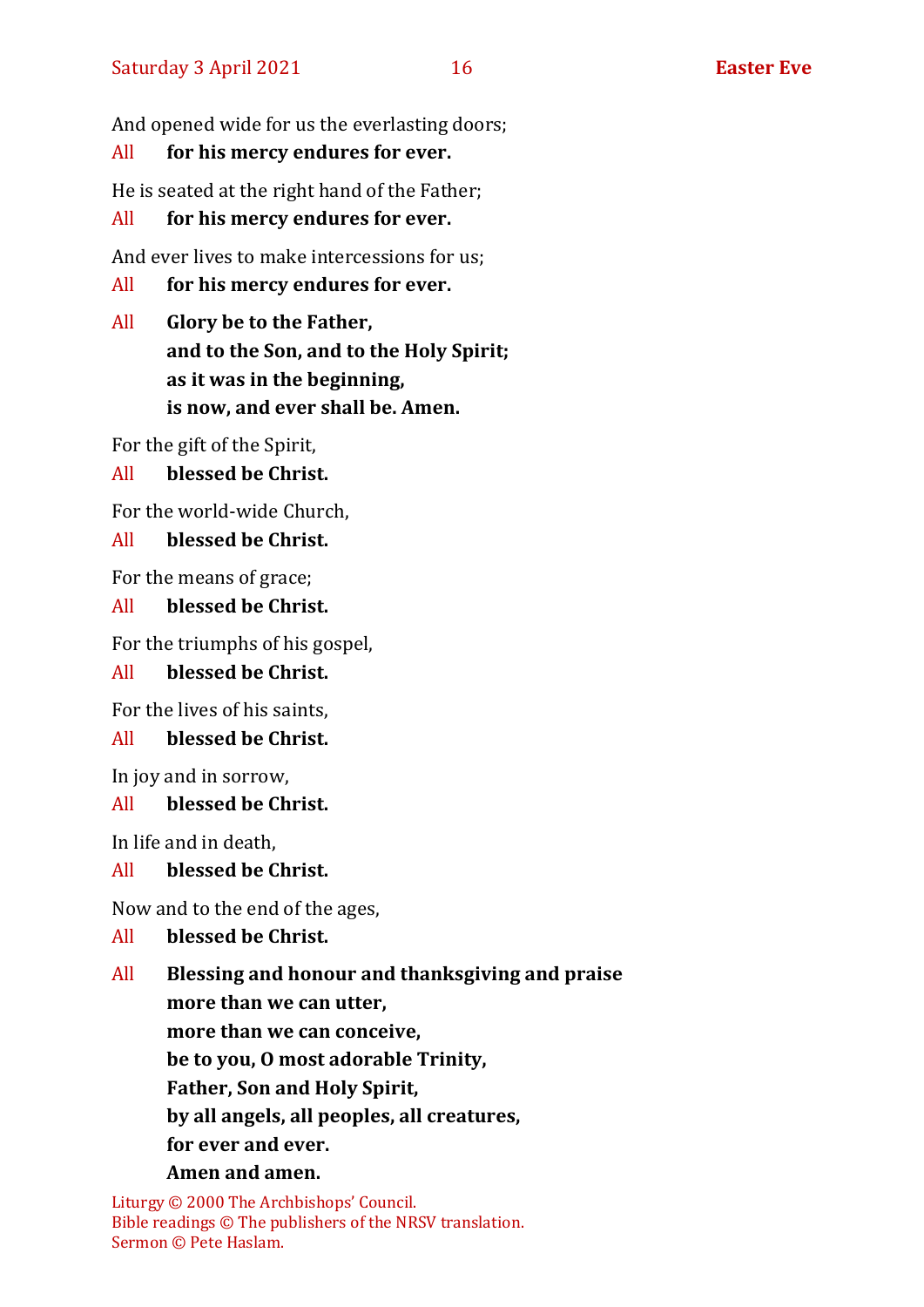# **Blessing and dismissal**

The Lord be with you

All **and also with you.**

Let us bless the Lord

#### All **Thanks be to God.**

The God of peace,

who brought again from the dead our Lord Jesus Christ, that great shepherd of the sheep, through the blood of the everlasting covenant, make you perfect in every good work, to do his will, working in you that which is pleasing in his sight, through Jesus Christ to whom be glory for ever and ever.

All **Amen**

# **Sermon**

It may come as a surprise to know that there are many people—including people who call themselves Christians—who do not believe that Jesus actually died. They say that the disciples made up the whole story and then imagined that Jesus was with them. They deny the authenticity of the whole event. Now, if they are correct, then Christianity is a lie and a farce. Nothing but a made up religion which is offering false hope and no security. But they are not correct. One event which adds to the ability of Christianity to show that Jesus died is to focus on the burial of Jesus.

Before we go any further let's read about the specific event we have in mind.

Now if the Romans had their way they would have left all three of the crucified bodies on the cross to rot. This would serve as a gruesome reminder to the whole community as to what would happen if you messed with the Roman legal system. After the body had rotted, the left-overs would be thrown into a mass grave, usually out in the open. But the Romans knew the Jews were very sensitive about dead people. In fact Jews would bury everyone. So, out of respect for Jewish law and custom, the Romans allowed burial.

Which is how we are introduced to a very unlikely pair of undertakers? Joseph of Arimathea, who asks Pilate for the body of Jesus, and Nicodemus. In the Bible Joseph of Arimathea appears only in connection with the burial of Jesus. However, his appearance is so important all four Gospel writers tell us about him. Matthew tells us he had become a disciple of Jesus. Matthew also tells us that Joseph owned the tomb which Jesus was buried in. Joseph is a devout man who was a faithful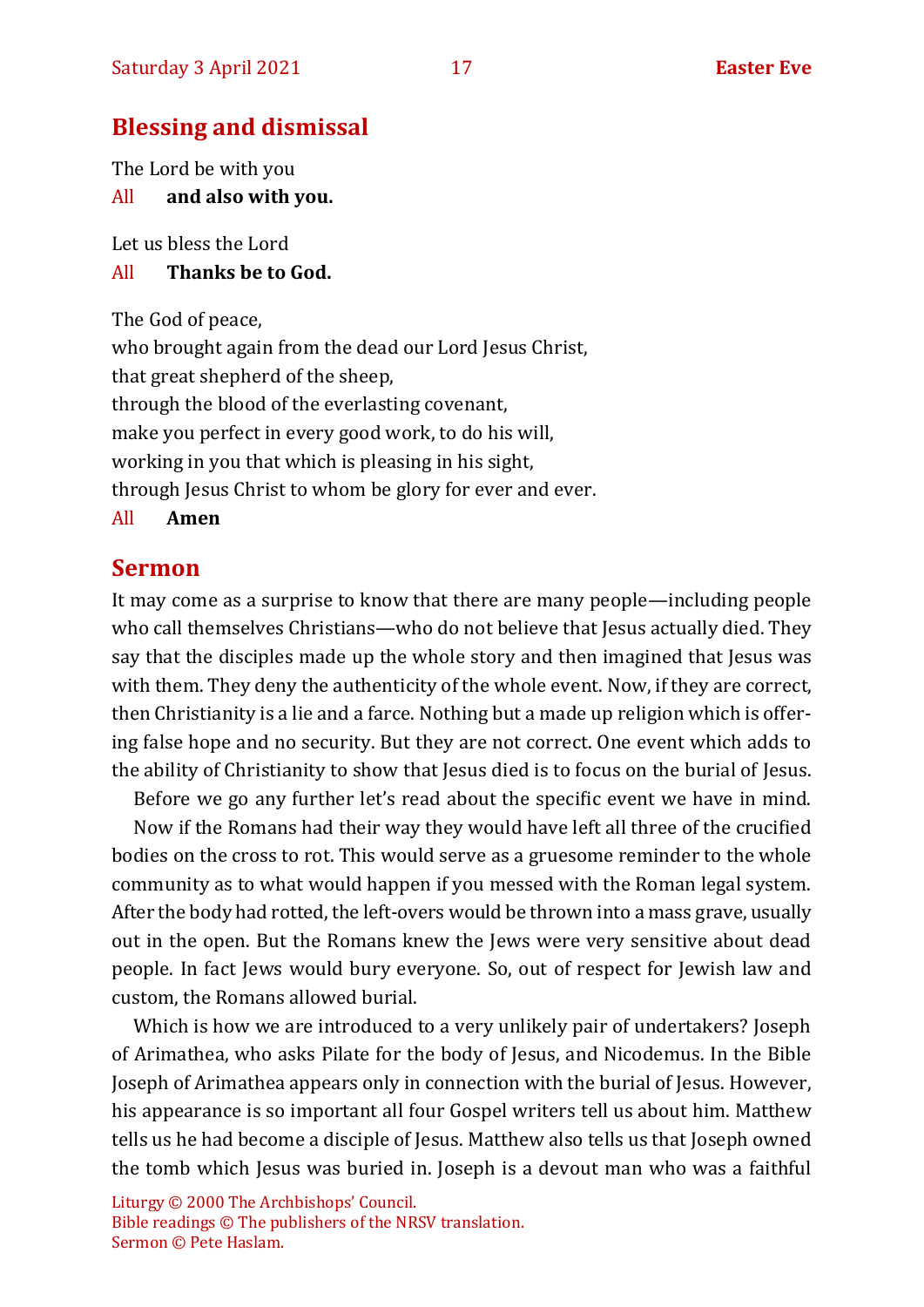servant of God. He was a prominent member of the Council. Luke tells us that did not consent to the Councils decision and action. So he tried to defend Jesus and prevent the injustice. John tells us that Joseph had been keeping the fact that he was a disciple a secret. It's good to know these things but the most telling piece of information John tells us is that Joseph was a disciple of Jesus, but secretly because he feared the Jews.

I guess we could say that if Joseph was truly a disciple, he should have stopped being such a coward and let people know. Yet Joseph, who has been fearing the Jews, comes out of hiding. Joseph shows his true colours after Jesus dies. Which is amazing when you think about it? Now the council expect Jesus' lifeless body to be unceremoniously thrown into the valley of death with the rest of the decaying murderers, thieves and political prisoners. They don't want anyone to mourn Jesus death—Joseph is going against that wish. Joseph has nothing to gain by helping to bury Jesus ... in fact he has heaps to lose.

And what about Nicodemus? Who is Nicodemus? Nicodemus appears earlier in the book of John. He was the man who went to Jesus one night to have a talk with Jesus—he went at night because he was afraid. Nicodemus was also a member of the Jewish Council. But he is afraid no longer. Now he is showing who he really is and who he really stands for. He makes his devotion known through the contribution of about 35 kilograms of burial spices which would cost a small fortune. This amount of burial spice was usually used to bury a king … which is exactly what Jesus was. It is an overwhelming response of commitment to the Saviour whom Nicodemus loved. And like Joseph, Nicodemus shows his true colours after Jesus dies, even though he has so much to lose. They had to make a choice, and for them their choice was obvious. That is who Joseph and Nicodemus were: two Pharisees putting their reputation on the line to bury Jesus; two men willing to cover the cost of doing so.

How does all this tie in with the authenticity of Jesus' resurrection? Well, it comes down to what is actually happening, and what should have been happening.

Here we are seeing the most unlikely circumstances and the most ambiguous people being used to take care of the body of Jesus. Surely It should have been the disciples going to Pilate and asking for the body of Jesus—after all He is their closest friend, and their master. But, more than that, the disciples have every reason to expect that this situation is only a temporary situation. Because Jesus clearly taught the disciples that He was going to rise from the dead. Jesus reminded them even on the night of His arrest.